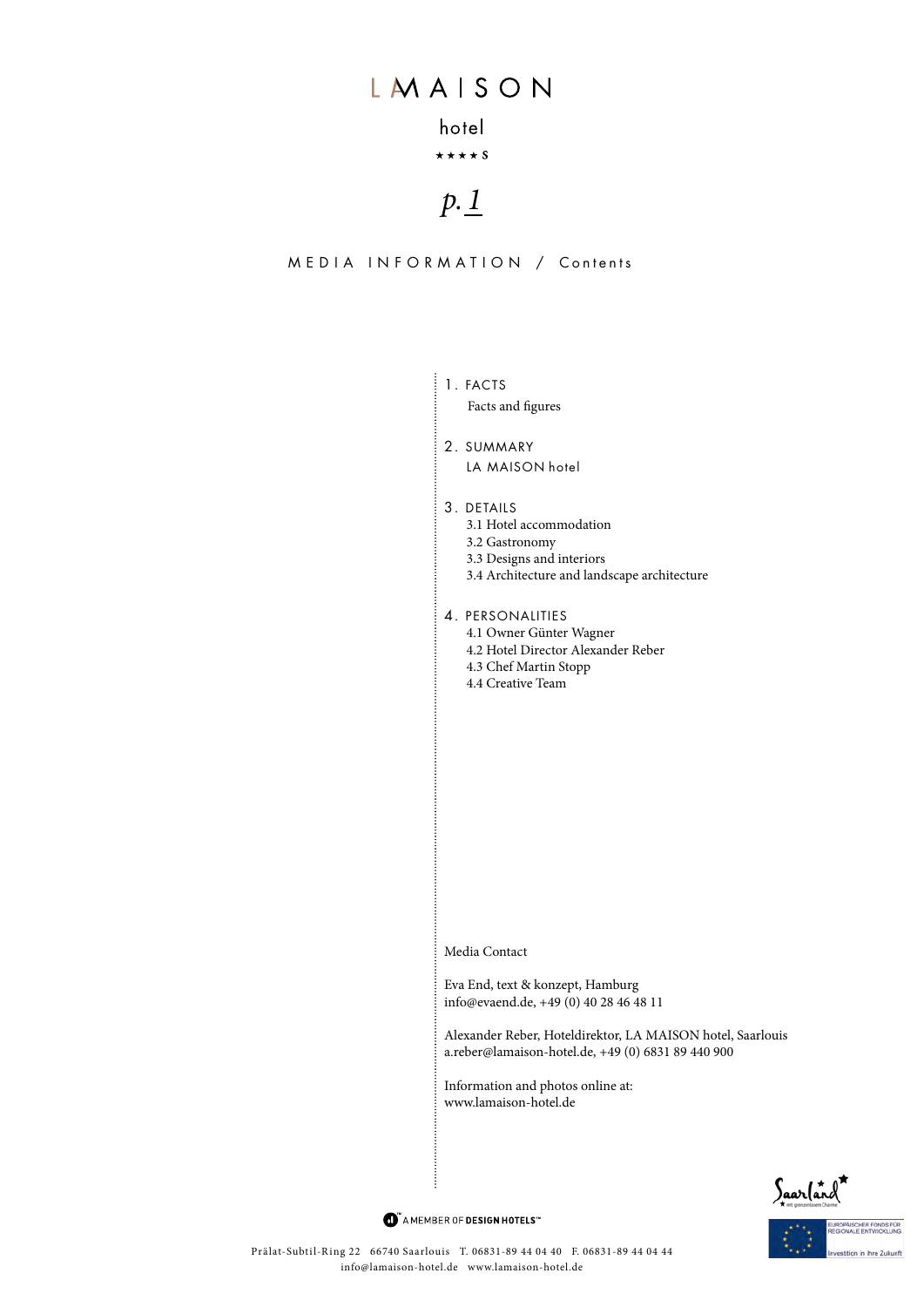# hotel

### $\star \star \star \star s$

# *p. 2*

### MEDIA INFORMATION / Facts & Figures

|                                            | Opening September 2015                                                                                                                                                                                                                                                                                                                                                                                                                                  |
|--------------------------------------------|---------------------------------------------------------------------------------------------------------------------------------------------------------------------------------------------------------------------------------------------------------------------------------------------------------------------------------------------------------------------------------------------------------------------------------------------------------|
|                                            | Operator : LA MAISON hotel GmbH & Co. KG<br>Von-Schütz-Straße 3<br>66740 Saarlouis                                                                                                                                                                                                                                                                                                                                                                      |
|                                            | Owner : Günter Wagner                                                                                                                                                                                                                                                                                                                                                                                                                                   |
|                                            | Hotel Director : Alexander Reber                                                                                                                                                                                                                                                                                                                                                                                                                        |
|                                            | Chef: Martin Stopp                                                                                                                                                                                                                                                                                                                                                                                                                                      |
|                                            | Membership : Design Hotels™                                                                                                                                                                                                                                                                                                                                                                                                                             |
|                                            | <b>Classification</b> : 4-star superior                                                                                                                                                                                                                                                                                                                                                                                                                 |
|                                            | Architecture : CBAG Architekten BDA Ch. Beaumont, A. Gergen, Saarlouis<br>www.cbag.tv                                                                                                                                                                                                                                                                                                                                                                   |
|                                            | <b>Interior design</b> : Nicolay Design, Stuttgart<br>www.nicolay-design.com                                                                                                                                                                                                                                                                                                                                                                            |
|                                            | Interiors and furnishings : Conni Kotte Interior, Hamburg<br>www.connikotte.com                                                                                                                                                                                                                                                                                                                                                                         |
|                                            | Landscape architecture : Dane Landschaftsarchitektur BDLA, Weimar<br>www.dane-la.de                                                                                                                                                                                                                                                                                                                                                                     |
|                                            | Corporate Design : MAKSIMOVIC NEXT, Saarbrücken<br>www.maksimovic-next.de                                                                                                                                                                                                                                                                                                                                                                               |
| Texts and communication : Eva End, Hamburg | www.evaend.de                                                                                                                                                                                                                                                                                                                                                                                                                                           |
|                                            | Location / Distances   Saarbrücken Airport (SCN), 35 km<br>Saarlouis Railway Station, 2.1 km<br>Bus stop, 0.8 km                                                                                                                                                                                                                                                                                                                                        |
|                                            | Hotel concept : Rendezvous between tradition and modernity:<br>Historical architecture meets modern architecture.<br>Regional references to the city of Saarlouis, named after Louis XIV,<br>are linked with exciting<br>designs and interiors.                                                                                                                                                                                                         |
|                                            | <b>Building ensemble- hotel</b> : Historical villa (former Higher Administrative Court<br>with adjoining caretaker house on the south side)<br>and a 3-storey new building to the north $(5.000 \text{ m}^2)$<br>Total: 38 rooms<br>18 rooms with a balcony on the park-facing side $(30 \text{ m}^2)$<br>14 rooms on the city-facing side $(28 \text{ m}^2)$<br>1 barrier-free room $(43 \text{ m}^2)$<br>2 villa rooms $(39 \text{ m}^2)$<br>Saarland |

 $\bullet$  AMEMBER OF DESIGN HOTELS<sup>\*\*</sup>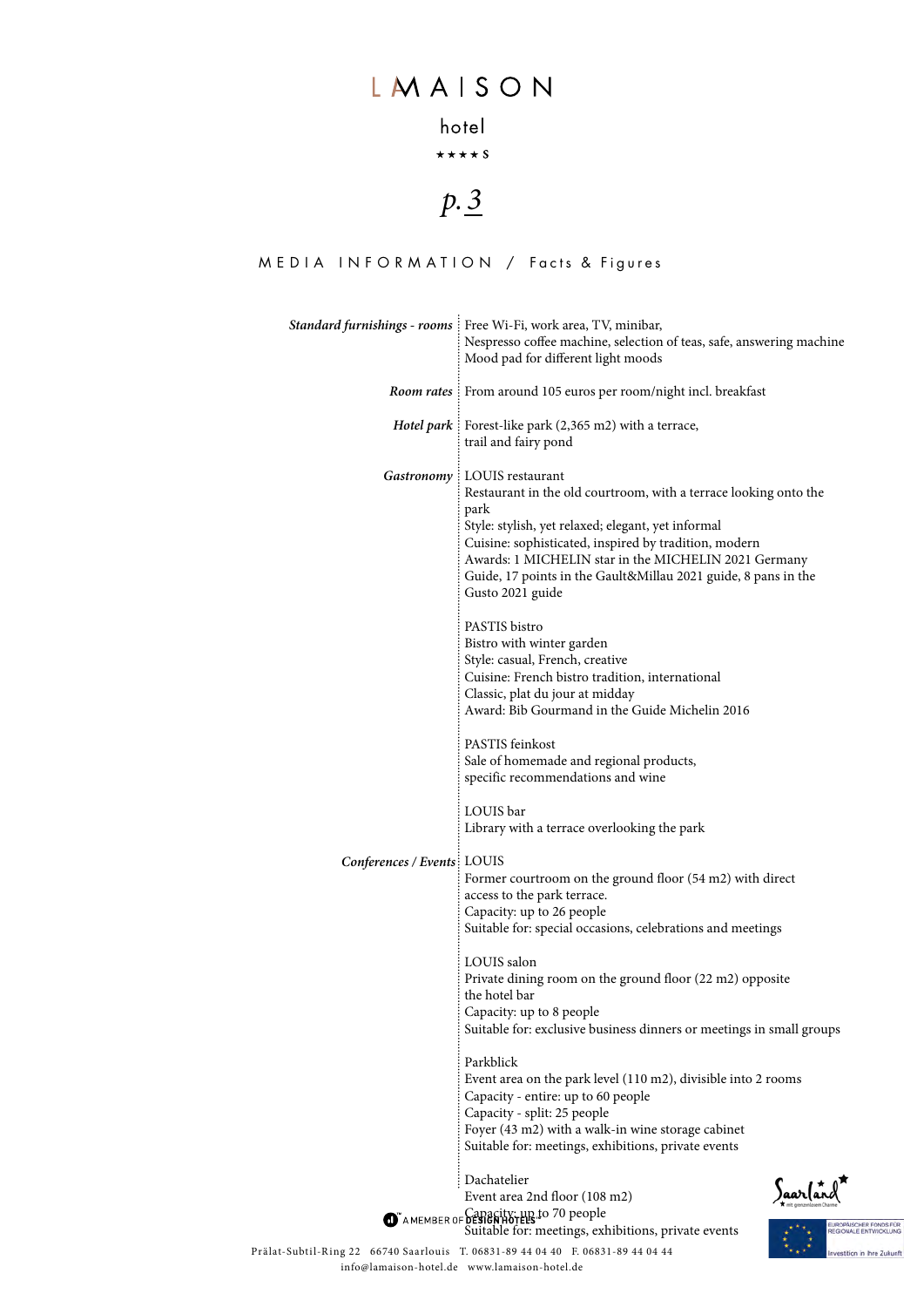## hotel

### $\star \star \star \star s$

# *p. 4*

### MEDIA INFORMATION / Facts & Figures

| Furnishings and equipment - State-of-the-art conference technology<br><i>meeting rooms</i> Free-of-charge internet (wired and wireless)                                                                                                                                                                                                                        |
|----------------------------------------------------------------------------------------------------------------------------------------------------------------------------------------------------------------------------------------------------------------------------------------------------------------------------------------------------------------|
| <i>Fitness</i> : On the ground floor of the new building:<br>state-of-the-art TechnoGym training equipment<br>for the exclusive use of residents,<br>open daily                                                                                                                                                                                                |
| Public fitness studio, solarium, indoor and outdoor pool<br>located in direct proximity to the hotel, about 0.5 km away                                                                                                                                                                                                                                        |
| <i>Parking</i> : Directly outside the hotel: 19 parking spaces<br>In the hotel's own underground garage: 19 parking spaces,<br>12 euros/day                                                                                                                                                                                                                    |
| Other services : Room service: 06.30 - 22.00<br>Nespresso coffee machine and selection of teas in rooms<br>for free-of-charge use<br>Laundry service subject to payment<br>Shoe-shine machine on the park level<br>Daily newspapers in the lobby<br>Daily room newspaper service available on request subject to payment<br>Shuttle service subject to payment |



 $\bullet$  AMEMBER OF DESIGN HOTELS<sup>\*\*</sup>

ŧ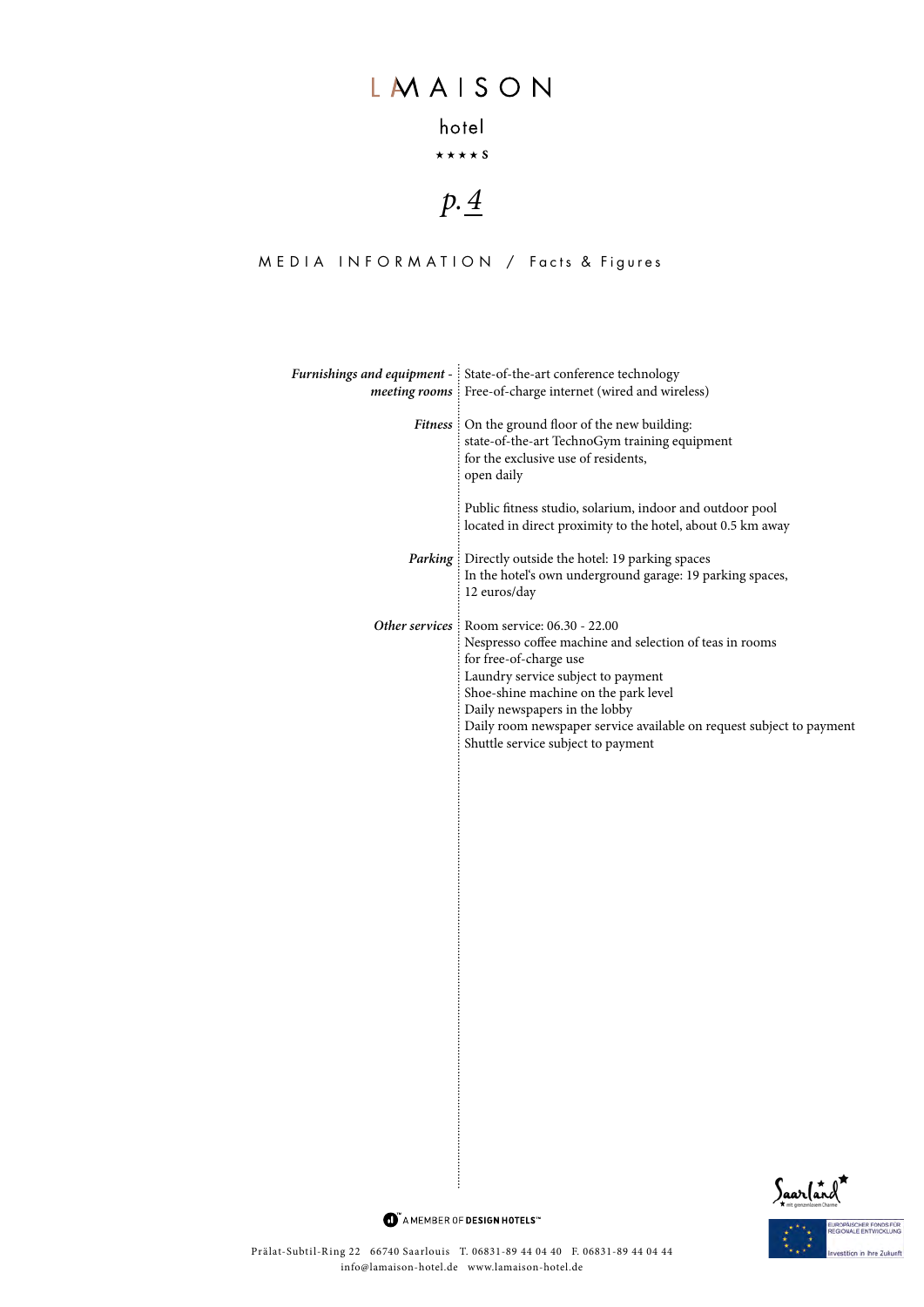### hotel

 $\star \star \star \star$  S

# *p. 5*

### Media infor m ation

2. Summary : Young, but not in the least bit shy. Chic and stylish, but at the same time relaxed and uninhibited. Regionally connected, but also open to the world. Situated close to Saarlouis's city centre, the LA MAISON hotel invites you to a rendezvous between tradition and modernity.

> The former Higher Administrative Court is celebrating a stylish comeback as a place of hospitality and enhancing the cityscape. The redeveloped villa with a modern extension and its own park reflects Saarlouis's culture and way of life: charming and with a contemporary French flair. Thus, the 4-star superior hotel with 38 rooms, meeting rooms and PASTIS bistro & feinkost positions itself as an individualist with an exciting character.

The historical grande dame has increased in size with a linear extension on its north side, bringing together the old and the new, and creating an intensive quality on a 5,000-m2-large area. Thus, historical architecture meets modern design language. The finest ingredients and skills are combined to create sophisticated cuisine, French flair gives rise to a casual bistro culture, and old trees are transformed into landscape architecture.

References to the city of Saarlouis - named after Louis XIV - resonate throughout, guiding guests through design and indulgence. Occasionally obvious, sometimes hidden, often tongue in cheek or even unconventional - but always consciously special.

A meal in LOUIS restaurant is sure to be a special experience: the level of quality on the plate is exceptionally high, and yet the atmosphere in the dining room is relaxed. The LOUIS restaurant was awarded 2 MICHELIN stars in the MICHELIN 2022 Germany guide. It was also awarded 17 points by Gault&Millau 2021 and eight pans by Gusto 2021. PASTIS bistro, with its winter garden, exudes the French lifestyle – light, laid back, and honoured with the Bib Gourmand in the MICHELIN guides from 2016 to 2020. Gusto 2021 awards the bistro five pans with a bonus arrow. PASTIS bistro with its conservatory exudes the French way of life being both casual and informal, and has been awarded the Bib Gourmand in the Guide Michelin 2016. The integral delicatessen sells artisanal delicacies from the hotel kitchen.

Owner Günter Wagner's aim is to enable friendly social encounters between people: "We want everyone to feel welcome", says the hotelier. Business and individual travellers, international gourmets, visitors from neighbouring France and Luxembourg, and naturally the citizens of Saarlouis. The interior creates the perfect setting for this, with its warm elegance, original change in perspective and details with object character. "This is not your run-of-the-mill stuff", smiles Hotel Director Alexander Reber, referring to the hotel's furniture, which is anything but standard. "Whether by a sculptural staircase, a glazed conservatory that floats above the park, a walk-in wine cabinet or themed suites, our guests will be surprised", says the owner.

On account of all of this, the LA MAISON hotel is a member of DESIGN HOTELSTM - a select range of over 250 hotels with personality in destinations all over the world.

MAMEMBER OF DESIGN HOTELS<sup>"</sup> Prälat-Subtil-Ring 22 66740 Saarlouis T. 06831-89 44 04 40 F. 06831-89 44 04 44 info@lamaison-hotel.de www.lamaison-hotel.de

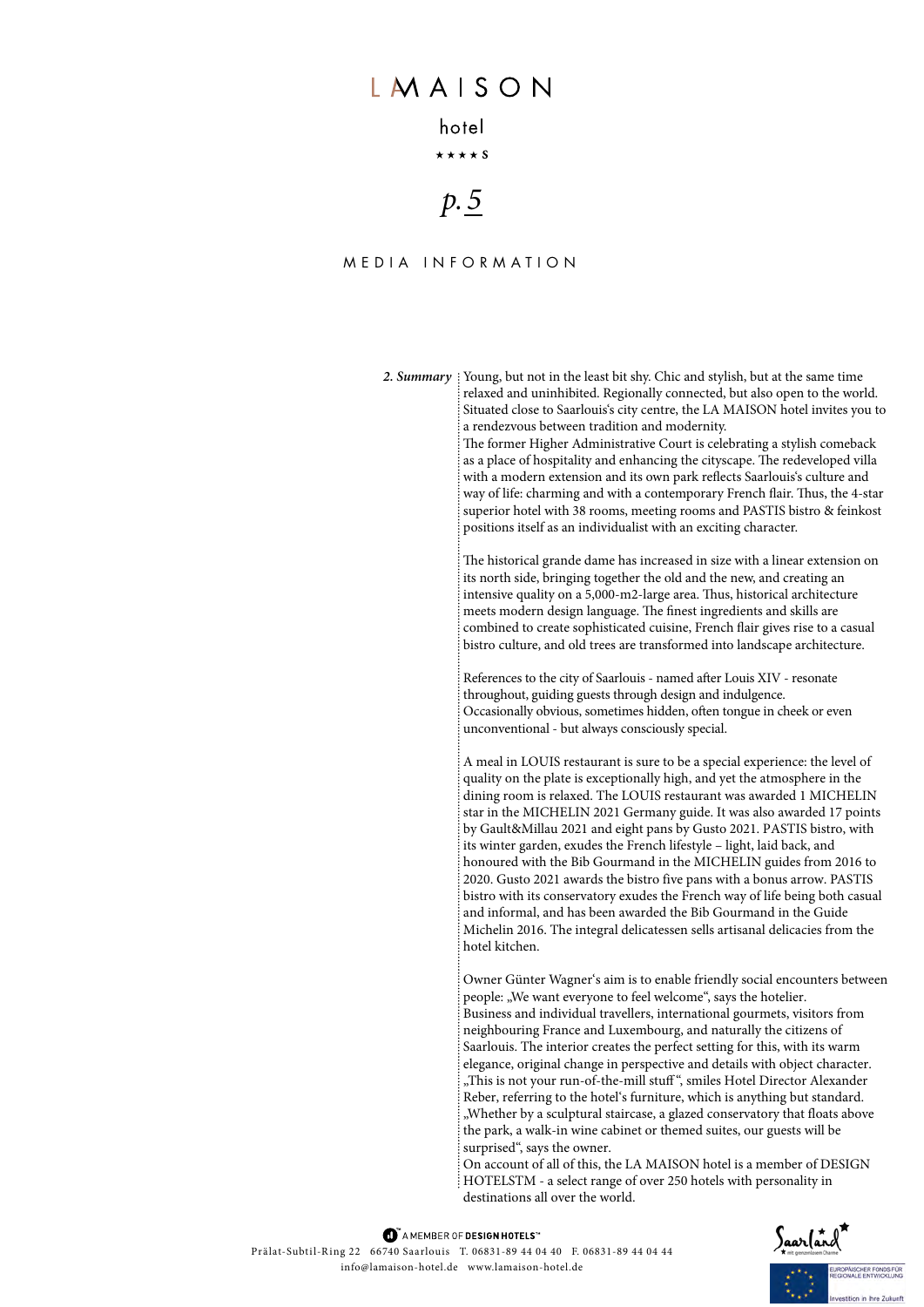### hotel

 $\star \star \star \star$  S

# *p. 6*

#### Media infor m ation

#### *3. Details* **3.1 Hotel accommodation**

The redeveloped villa forms the entrance to the hotel ensemble designed by CBAG.studio. A double, curved staircase leads guests to the raised ground floor. Here the **hotel hall** functions as a place of communication: The reception serves as a linchpin for requests, questions and a warm welcome. The lobby is a place of flowing transitions, open encounters and quiet corners into which to retreat. It leads from one area to the next and at the same time sets the design tone: the delicate handling of high-quality materials, changing colours, exquisite designer pieces and creative references to Louis XIV.

A few steps further on, the open kitchen becomes visible to the right of the reception, followed by LOUIS, the former courtroom. It offers the perfect setting for special occasions and meetings. Noteworthy here is the impressive ceiling height of almost six metres, the extravagant chandelier and the direct access to the park terrace. Alongside, **LOUIS salon** can be used as a private dining room or as a billiard room. It has a range of vintage objects, a contemporary interior, and fine details such as the gold-coloured wallpaper with an eel-skin appearance. The **LOUIS bar with library** is a lively place. Here people talk, laugh, read or work, depending on their preference and time of day, and the afternoon changes to evening seamlessly. There is a great deal of coming and going, a relaxed bar culture with competent service and good-quality drinks. Wine storage shelves structure the area as room dividers, and in the library the fireplace, chairs, books, volumes and board games together engender a living-room atmosphere. And there is a wonderful view of the park to boot!

Those who wander further will comes to the former caretaker house, which is connected to the villa on its southern side. Completely gutted and extended with a conservatory that floats above the park, the CBAG.studio architects have created a home for **Pastis bistro** here. It has a French feel to it and a casual atmosphere. Its strength is the clever interplay of creative cuisine, original decor and a humorous twist: On the walls, specially-designed graphics recount anecdotes about Saarlouis, and in the PASTIS, pots hang from the ceiling that turn out to be lights in the open roof structure. The glass conservatory gives guests an open-air feeling, and allows them to experience nature not just when the glass wings are opened. A great addition for the summer is **PASTIS garten** in the courtyard - once again naturally with views over the park, and offering tasty snacks and bistro classics.

One floor down, on the ground floor, **PASTIS feinkost** has moved in - a small delicatessen with huge temptations. It sells artisanal delicacies from the hotel kitchen. Chef Martin Stopp fills the shelves with homemade products and supplements them with regional and special offers.

After all this indulgence it is time to return to the hotel lobby, where on the left there is an opulent eye-catcher: a spiral staircase that appears as an avant-garde sculpture with its bright white colour and pure, elegant shape. "This is a co-production between our architects and interior design team", says owner Günter Wagner and explains: "The staircase couples the existing building with the new one with great atmospheric force. It guides guests to the villa rooms and suites on the top floor, as well as to the rooms in the new building."



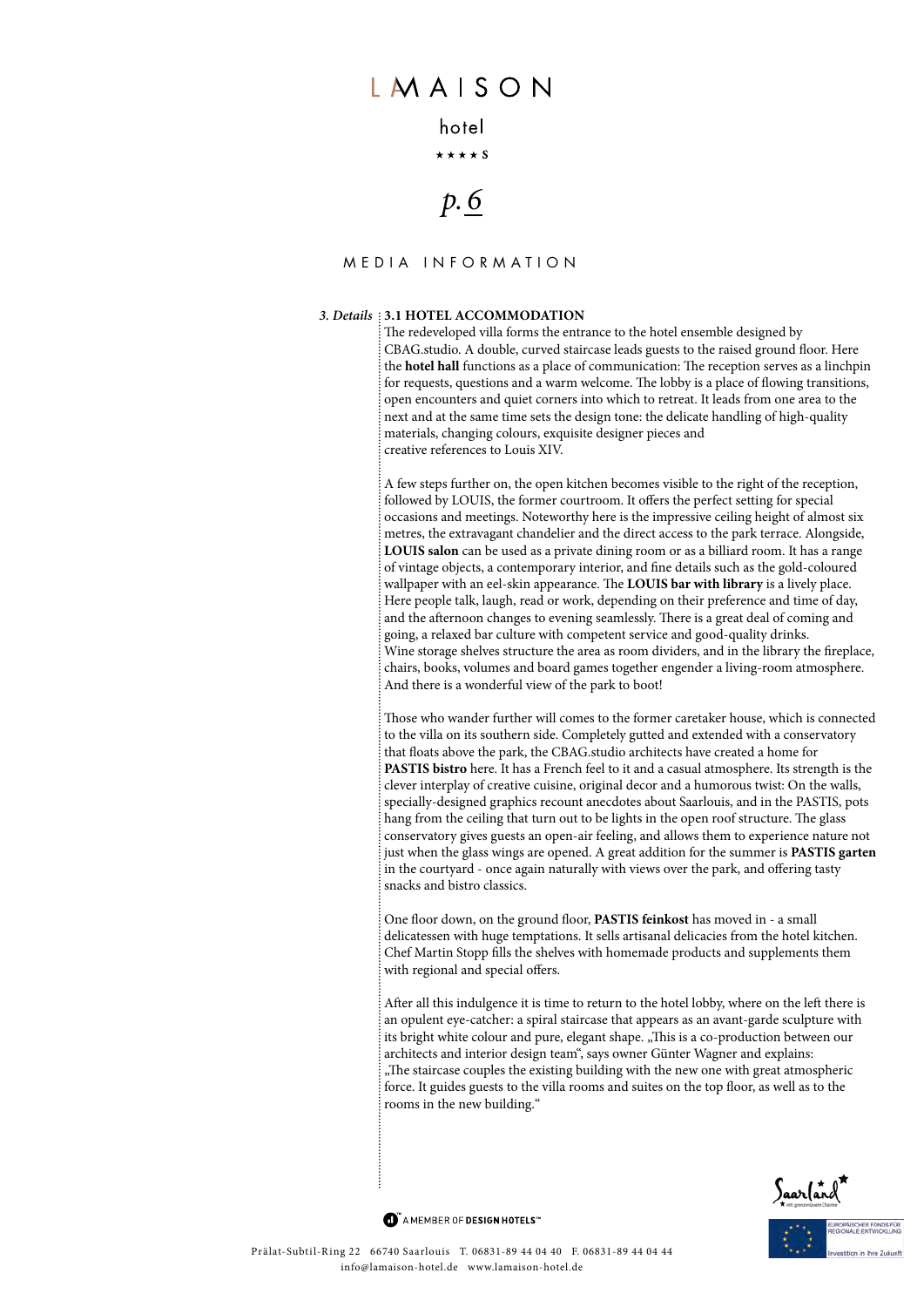#### hotel

 $\star \star \star \star$  S

# *p. 7*

### Media infor m ation

*3. Details* The LA MAISON hotel has a total of **38 rooms**: 33 in the new building, and two villa rooms and three themed suites in the villa. Aspects such as multi-functionality, well-being and joy in originality are reflected in all the accommodation types, with proven standards: beds with high-sleep quality, practical work areas, TV, safe, answering machine, free-of-charge Wi-Fi and a mini-bar with a Nespresso coffee machine and tea selection. "A nice extra is our mood pad with a variety of different lighting moods", says Hotel Director Alexander Reber. "It allows guests to individually determine the atmosphere according to preference and time of day."

> The rooms in the new building, around 30 m2 large, offer two types of charming views: urbanity and nature. 18 rooms with balconies face the hotel park, and 14 rooms face the city. Interior designer Birgit Nicolay has transformed this duality into a unique LA MAISON hotel style. The **city rooms** with their graphic interventions are a declaration of love to Saarlouis: Nostalgic views of the city are creatively interpreted and as headboards watch over guests as they sleep.

In the **park rooms**, which overlook the park, the landscape sets the tone and is celebrated with floor-to-ceiling windows and mirrors.

The LA MAISON hotel's love of culinary delights even penetrates into the **villa's**  themed suites and is cosily interpreted. The name says it all: "Suite Chocolat", "Suite Ratatouille", etc. are all full of colour and design allusions. Matching-theme accessories such as movies or books are also included. Designer Birgit Nicolay has created beautiful interiors but at the same time allows guests the freedom to create their own associations. Her aim is to have people "really feel as if they are in a villa." The suites therefore have generous layouts and, being 43 to 50 m2 large, offer plenty of space for longer or special stays. "Whether it is caused by a four-poster bed or a roll-top bath, you always need a bit of a ,wow' factor", explains Nicolay. Anyone who wants to exercise their muscles can use the state-of-the-art TechnoGym training equipment in the in-house gym.

For meetings or private celebrations, the LA MAISON hotel has its own **event area** in its villa. "During planning we had a well-balanced mix of professionalism and nonchalance in mind, away from the usual monotony of conference rooms", says Hotel Director Alexander Reber. Interior designer Nicolay adds: "As productive conversations are generally more successful in a stimulating environment, our rooms are both functional and attractive. For small meetings and exclusive dinners, LOUIS (45 m2) and Louis salon (22 m2) on the ground floor are the favourites. On the park level, **PARKBLIC K** (110 m2) serves as an all-rounder with a total capacity of up to 70 people. The naturally-lit room is divisible into two units and has a foyer (43 m2) with a walk-in wine cellar. A mosaic tile wall with stylized floral motifs serves as a colourful eye-catcher and an artistic hint to venture into the park during breaks for fresh air. On the 2nd floor, the light-filled

**DAC HATELIE R** (108 m2) has a roof structure that has been lovingly restored by CBAG.studio and a carefree loft feeling. It can accommodate up to 100 people. "Alongside meetings it is also perfectly suited for product presentations, exhibitions and private events", says Alexander Reber, adding: "In all the rooms we have state-of-the-art conference technology, free Wi-Fi, a variety of seating options. We also offer customized meeting and conference packages and place a strong emphasis on aesthetics."

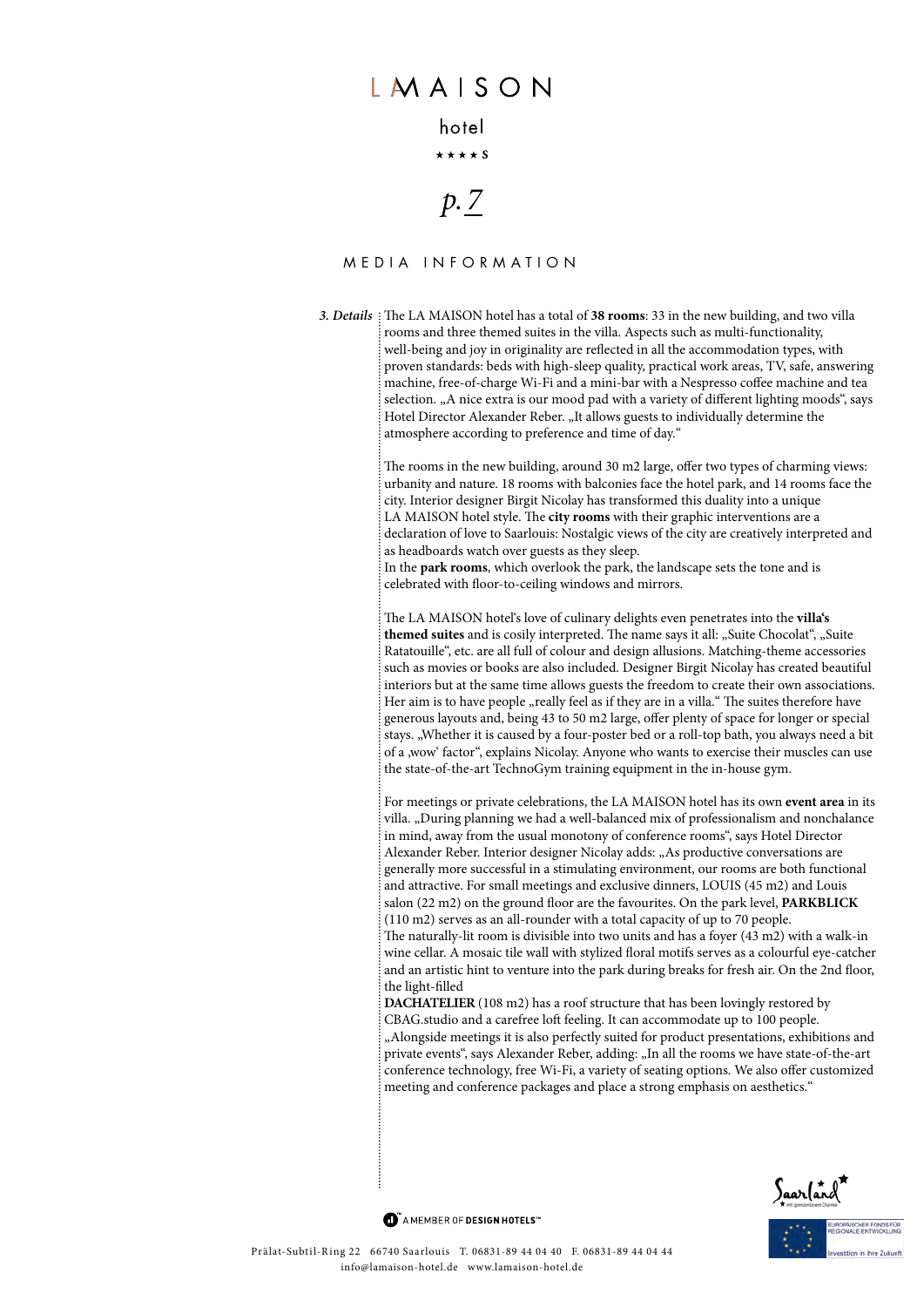### hotel

 $\star \star \star \star$  S

# *p. 8*

### Media infor m ation

#### *3. Details* **3.2 Gastronomy**

The LA MAISON hotel has a markedly indulgent side to it. It cultivates a lust for life in the best tradition of the region: "The Saarland and good food go together like cheese and wine", says owner Günter Wagner with a smile on his face. The influence of nearby France on the culinary concept is unmistakable, with its emphasis on "savoir vivre", classic French cuisine and uncompromising quality. At the same time, Wagner emphasizes that the LA MAISON hotel's gastronomy stands for liveliness.

**PASTIS bistro** exudes the French lifestyle - casual and informal, and was awarded with the Bib Gourmand in the Guide Michelin 2016. The **PASTIS feinkost** delicatessen, which forms an integral part of the bistro, sells delicacies from the hotel's kitchen. This duo is important to Wagner "because it gives the LA MAISON hotel a culinary soul and creates encounters between people." Chef Martin Stopp, responsible for all the delicacies, wants to appeal to as wide a range of customers as possible: "Our hotel guests naturally, gourmets from elsewhere and especially the people of Saarlouis itself." His basic maxim is the following: "A dish is only good if it is prepared with the heart and mind", and adds with a laugh: "It doesn't matter whether it's caviar or flour dumplings!"

Martin Stopp, who grew up in Schwarzenholz near Saarlouis, is familiar with award-winning cuisine. His training with Klaus Erfort at the "Orangerie" in Völklingen, the time he spent working in the "GästeHaus Klaus Erfort", and his time as a chef at "Le Noir" in Saarbrücken have all influenced him. His signature lies heavily on the cuisine of the PASTIS bistro. "For me the focal point is on the guest, and all details are aligned accordingly - I want to offer them a good experience", says the 35-year-old, who completed his chef training as the best of his year.

Anyone who calls by the **PASTIS bistro** therefore, can swap the humdrum for a delicious and laid-back time. It may sometimes be lively there, with everyone sitting relaxed together, and children have their own menu with their favourite dishes. In PASTIS the food that is served dares to be simple - in the best sense of the word. Unfussy, made with local and regional products, and known as classics, such as quiche, various baguettes and croques, Marseilles fish soup, risotto aux fruits de mer, boeuf bourguignon and salade niçoise. "The King Louis Burger with US Black Angus Patty is one of my favourites", says Martin Stopp and explains: "We prepare the meat in our Big Green Egg - a grill in the shape of a hen's egg. It is based on traditional Southeast Asian earth and clay ovens, and gives the meat an incomparable BBQ flavour." Whether a quick bite, a plat du jour at lunch or an extensive dinner, the dishes served in PASTIS all aim towards ensuring one thing: a happy stomach!

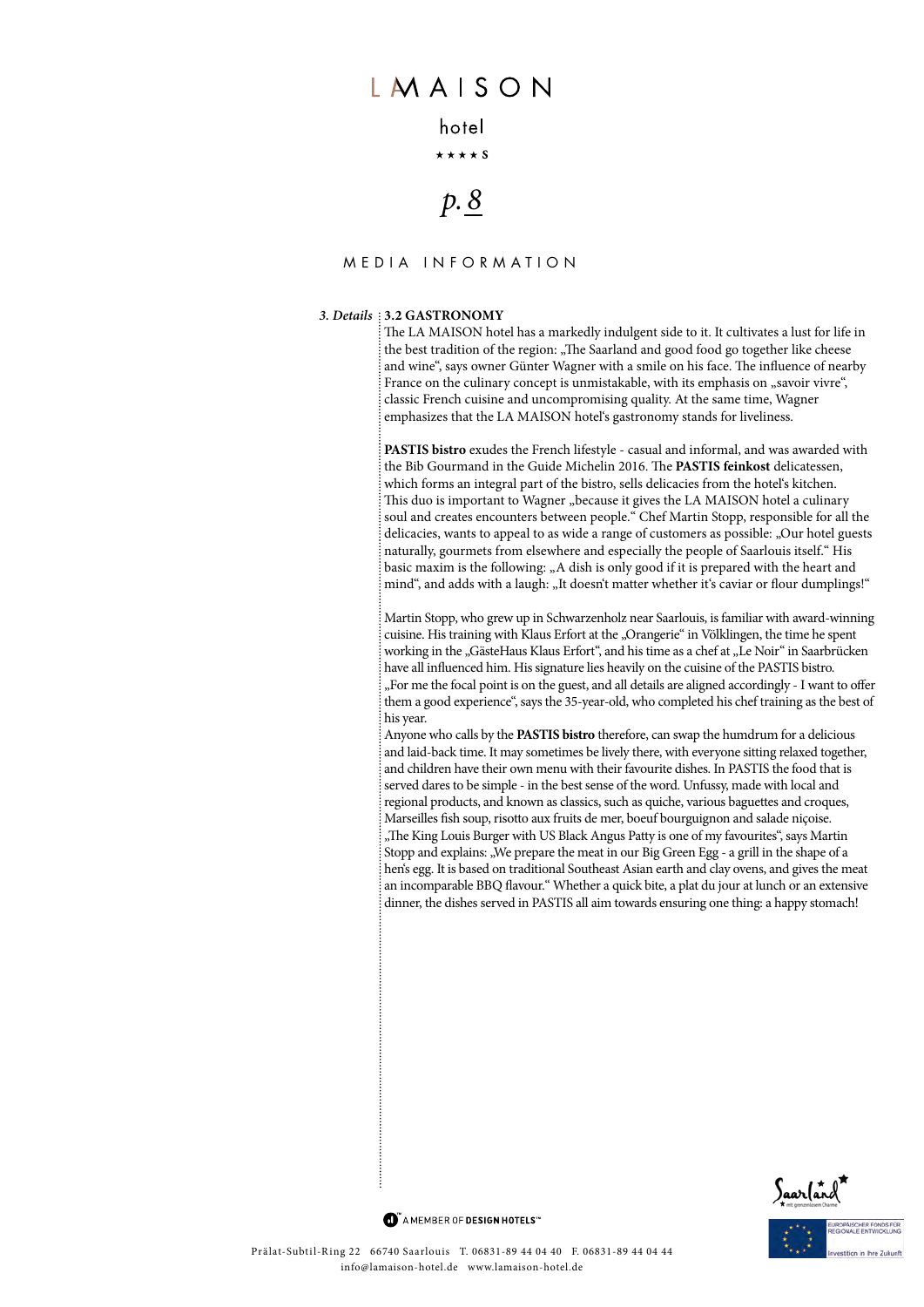### hotel

 $\star \star \star \star$  S

# *p. 9*

### Media infor m ation

#### *3. Details* **3.3 Design and interior**

Saarlouis's culture and way of life are reflected in the design of the LA MAISON hotel. A Francophile atmosphere and urban zeitgeist combined into one total experience. The aim was to create an intuitive sense of well-being for guests. And the ingredients for this: a select interior. A feeling for light and colours. An eye for details with object character. Harmonious, but pleasantly surprising. Coherent, but with the courage to stand out, "because the LA MAISON hotel is never uniform, but a very personal expression", summarizes owner Günter Wagner.

Responsible for most of this interior-design expression is Nicolay Design from Stuttgart. Birgit Nicolay and her interdisciplinary team have developed spaces that are open to discovery. Rather than being intrusive and obvious, they are instead reserved and sometimes deliberately casual. This creates a sense of lightness, with the occasional facet only coming to light at second glance. Supplementing this is the decor and the furniture in the public areas supplied by Conni Kotte Interior from Hamburg. "We essentially operate on the stage that the interior design provides us", says Conni Kotte, describing the cooperation, adding: "Ultimately what is created is an atmosphere that is representative, but above all a climate in which people feel safe and secure.' This climate also lives from extraordinary items that dare to be different. These include the entrance porch, to which Conni Kotte has added bright-green fabrics, a dramatic carpet, artworks conspicuously hung in the so-called St. Petersburg style, and lamps with silver bases in the shape of pineapples in the bar area. "Anything from a subtle wink to rock ,n' roll can be included", says Conni Kotte about her approach, adding with a smile: "I for one don't believe the handbag should match the costume!" The designer from Hamburg appreciates rough edges and is convinced that authentic spaces only arise "if an aesthetic trail is laid down, with stylistic departures or deviations from it from time to time."

Interior designer Birgit Nicolay explains the aesthetic trail that runs through the building: "We have used the three aspects - Saarlouis, food and park - as a leitmotif and varied it on different levels." This is in line with the intention of her client Günter Wagner, who says: "Chic hotels are two-a-penny. I didn't simply want to build another one and furnish it with beautiful furniture. I wanted to create a building with identity and character." Thus, it was important for the interior designer to incorporate the heritage of the site into it. "I start with the genetic code of a building. Its history deserves to be highlighted", she says, describing how she begins her work.

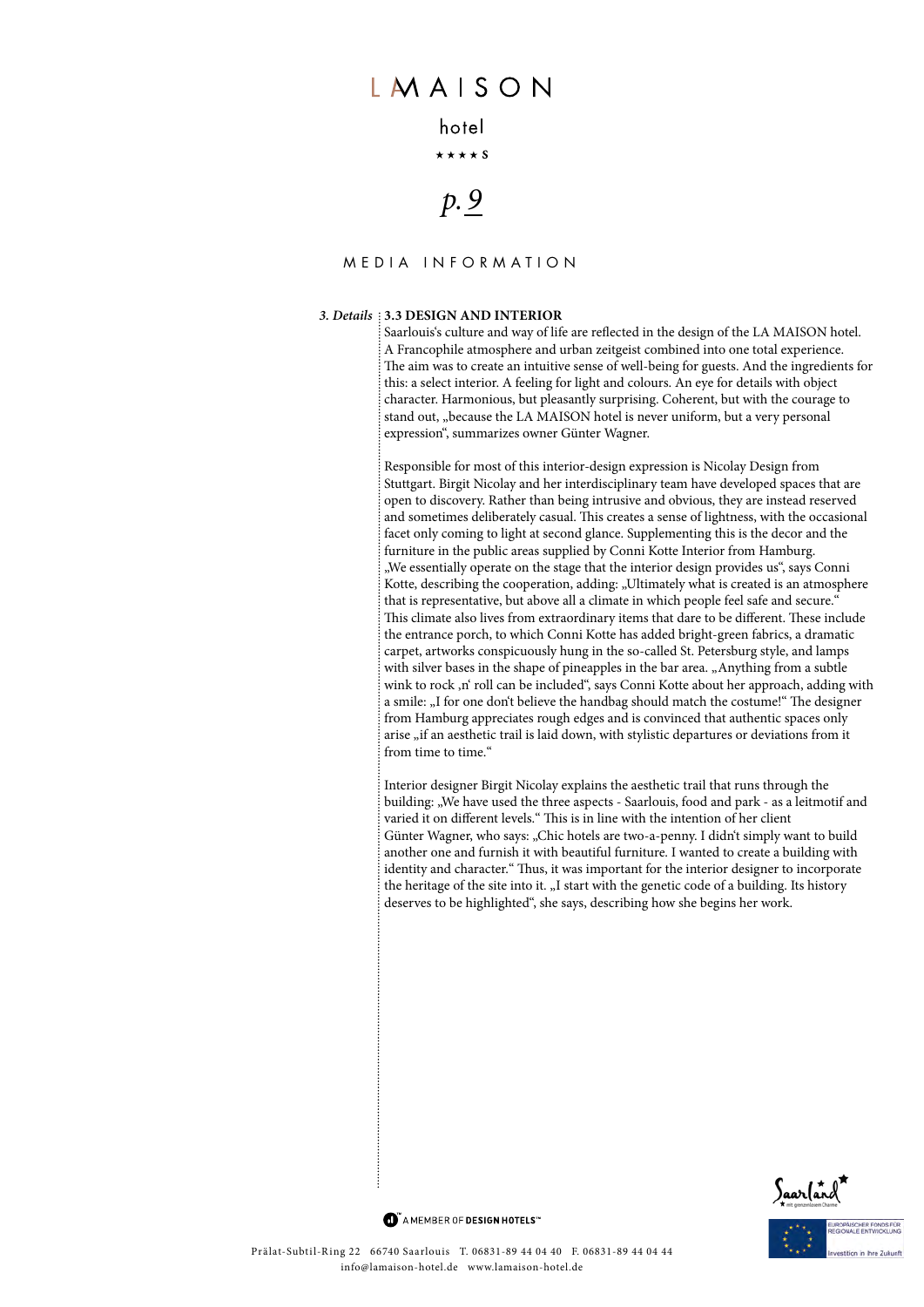### hotel

# *p. 10*

### Media infor m ation

#### *3. Details* **3.3 Design and interior**

Thus, selected references to Louis XIV, after whom the city of Saarlouis is named, guide visitors through design and indulgence. Occasionally clear, sometimes hidden, often tongue in cheek or even unconventional. "At various points in the building, appealing historical reminders have been created as anchors", says Nicolay and has carried out research to this end, for example, in the municipal archives. Now, old hexagonal plan drawings of the former fortress of Saarlouis are put to new artistic use behind the reception desk as a light installation.

The theme of light is close to the heart of the Stuttgart interior designer and characterizes the essence of the LA MAISON hotel. "Light is of central importance for our well-being", she says and accordingly makes varied use of it, including as a discreet way of guiding eye movements, for clear orientation, to stimulate curiosity, and as part of an illusion in combination with mirrors. The architects from CBAG.studio in Saarlouis also see a focal point in this area. "Floor-to-ceiling windows, fully glazed fronts and the play with semi transparencies are typical for the LA MAISON hotel", says Christina Beaumont.

The other hallmarks are textile elegance and a cosy atmosphere. Occasionally, bold use is made of colours, especially in public areas. The lobby, bar and library are created as a continuum and yet each one still has its own individual atmosphere. They react to each other with a carefully thought-out spatial structure, contrast with each other, and at the same time give rise to a harmonious unit. Furnishings expert Conni Kotte has contributed significantly to all of this. The designer from Hamburg introduced a repertoire of selected one-offs, vintage pieces and specially-manufactured items: For example, a five-part wallpaper-covered screen serves as an eye-catcher, and small side-tables functionally and aesthetically integrate themselves into the room. Two Bergère armchairs flank a large sofa and encounter unusual mid-century-style lamps. "First comes the idea," says Kotte, explaining her approach. "Then I have a look around to see what I can use to realize it. Or I think about what we can build yourself. Anything that enhances is allowed."

Contrasts, too, contribute to this. Throughout the entire building there are surprising breaks with the style-forming moment. "Naturally LOUIS as a late-19th century room could feature a traditional chandelier", says Birgit Nicolay, "but we prefer to alter expectations rather than merely fulfil them." Contrasts give soul, and thus a modern lighting object, custom-made in Italy, with wrapped-around arms and individual lampshades, hangs from the ceiling of the six-metre-high room. Complementing it are old cinema lights introduced by Conni Kotte as light accents.

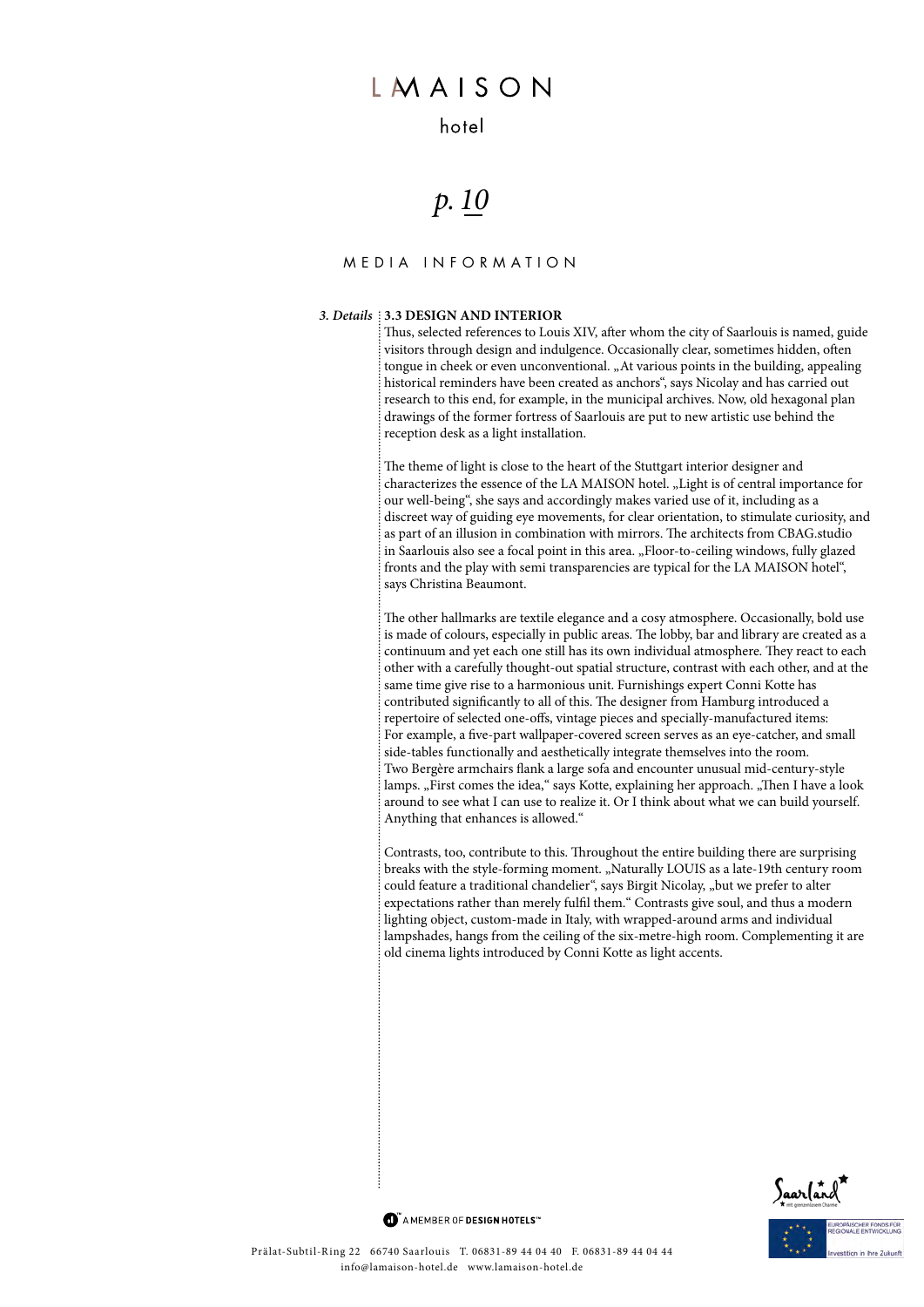### hotel

# *p. 11*

#### Media infor m ation

#### *3. Details* **3.4 Architecture and landscape architecture**

Preserve, extend and restore: The LA MAISON hotel stands for high-quality architecture and local appreciation. The CBAG.studio in Saarlouis is responsible for the ambitious construction project, which covers an area of 5,000 m2. The two BDA architects Christina Beaumont and Achim Gergen have brought old and new into a dialogue. Owner Günter Wagner believes that it is precisely this contrast that gives the LA MAISON hotel its distinctive appearance: "The quality of our establishment is determined by the fusion of classicism and zeitgeist, space and security, and self-confidence and restraint."

Thus, the 19th-century city palace and former Higher Administrative Court has its counterpoint in a minimalist 3-storey new building to the north. At its side to the south stands the former caretaker house with its conservatory that projects out over the park. To the rear, the trio is bracketed by a forest-like park, with the new terrace made of travertine giving it a new identity as an ensemble.

The distribution of roles is clear: The villa receives its guests as a grande dame. "It has been totally restored under enormous effort, although it is not a listed building. In other words, it could easily have been torn down", explains Achim Gergen. "But what is simple is not always the right thing to do", agrees Günter Wagner, and Christina Beaumont adds: "Such a project lives from the history of the existing building. It was a big challenge to restore it back to its former glory and simultaneously gently expand it." The villa's inviting forecourt leads to the sweeping staircase and a semi-circular canopy with glass ornamentation in subtle colours. "Outside we wanted to ensure an elegant calmness, so that the inside could be more colourful", says Beaumont. In many areas the materials are linked with the site's Francophile history, for example, the villa's sandstone base, the travertine steps, the light champagne colour of the façade, and the specially burned plain tiles in bright ochre.

Alongside the representative villa, the new building takes a step back. At the same time, however, it emits a powerful statement on the edge of the city centre, whose structure is characterized by the remains of the massive ramparts built by the French architect Vauban in the 17th century. Enveloped by a net-like garment comprised of perforated aluminium shutters, the minimalist cube shows its evolving character and focus on the needs of guests. The facade and the associated technology is realized for the first time in this form here. "We are working here with an aluminium sheet that is folded and perforated and which anodized blends harmoniously with the surroundings", says Achim Gergen. Guests electrically control the shutters from the rooms and guide the interplay between transparency and protection. The alternation of light and shadow, and openness and closeness enlivens the otherwise severe facade with its windows made of oiled oak. "The goal of our office is to develop places of identity and interaction for an increasingly individualized society", says Christina Beaumont about CBAG.studio's intention. Her partner adds: "Apart from the poetic and subtle aesthetic, the sheet-metal folding shutters also have a regional connection, because we have a large metal-working industry in the Saarland.

The LA MAISON hotel is full of such connections or symbioses."

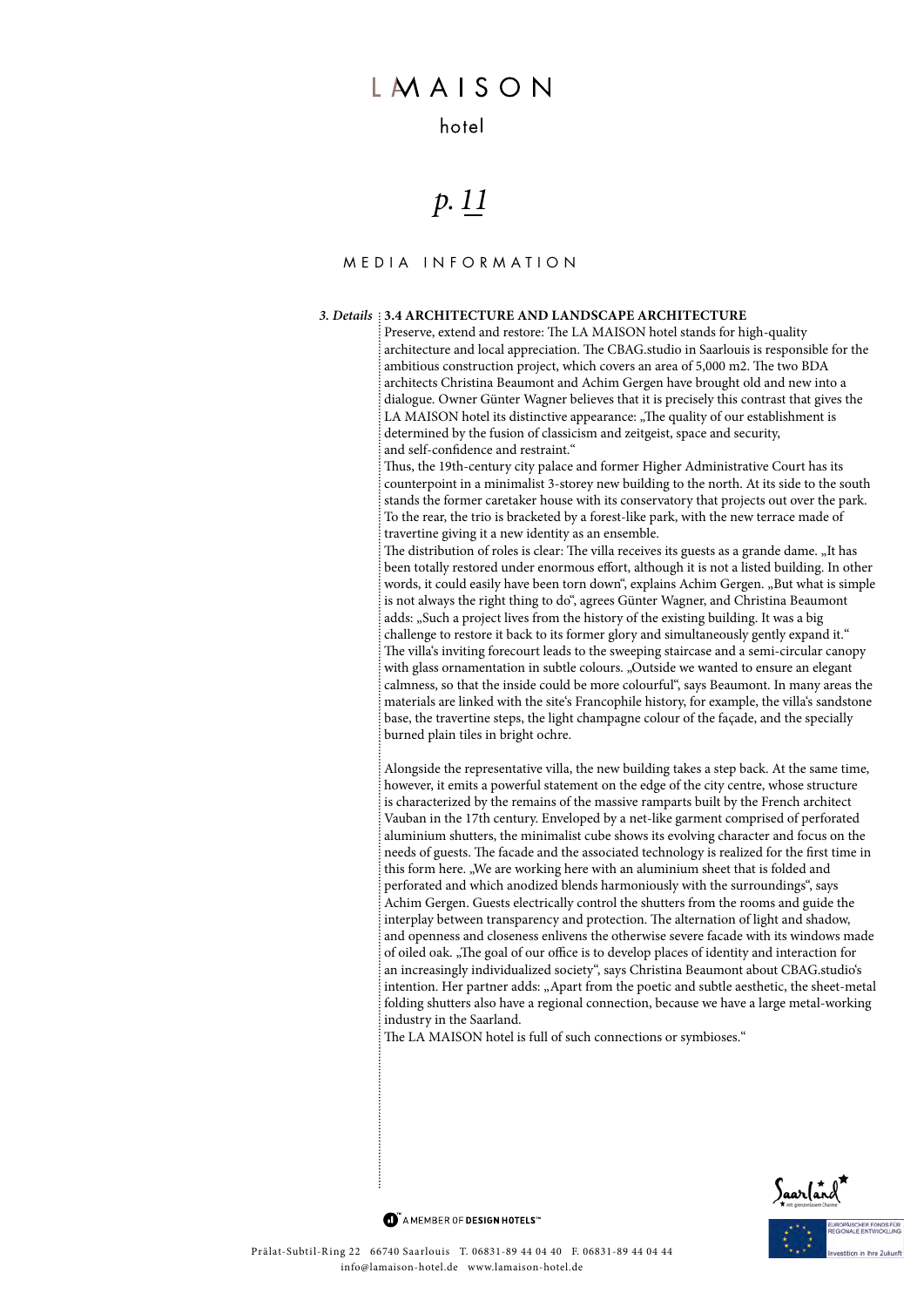### hotel

# *p. 12*

### Media infor m ation

#### *3. Details* **3.4 Architecture and landscape architecture**

Another leitmotif for the project is the fusion of indoors and outdoors. "What we wanted to do was to bring the qualities of the exterior inside, thus creating a dramaturgy of insights and outlooks", says Beaumont. Thus, the new building facing the rear park side has a glass facade and floor-to-ceiling windows in the park rooms. Guests come face to face with nature and experience a feeling of bright, wide spaciousness. In the gastronomic areas, too, the seamless transitions into the open also serve as design aspects. PASTIS bistro has a conservatory that floats above the park and whose glass fronts can be lifted by five metres.

"The terrace is also important", says Hotel Director Alexander Reber, "because from here guests can enjoy the view over the park meadows, and on a circular trail discover our fairy pond." Owner Günter Wagner believes this green lung is a great competitive advantage and says: "We now have an absolute gem covering a total area of 2,365 m2." Michael Dane, whose office DANE Landschaftsarchitektur BDLA is located in Weimar, is responsible for the **landscape architecture**. The rear part of the garden resembles a forest with its dense trees, and stands in contrast to the open entrance area. "Our design aim was to achieve unity between these two parts", says Dane and adds: "Uniform space materials and plantings should not only create a connection, but also emphasize the former character of the exterior areas." Michael Dane considers the entrance area along Prälat-Subtil-Ring in particular to be important, because it serves as a reception area for the guests. For this reason, "a special carpet made of natural stone paving is rolled out" in the hotel-entrance steps area, and has been further enhanced by the planting of two large roof-shaped cut plane trees. Architect Christina Beaumont is delighted "because this, as a very typical motif in Saarlouis, establishes a framework and transition via our steps into the building." To provide a splash of colour and scents, Michael Dane has planted climbing roses along the historic enclosure, and says in the spring the planting areas will be full of daffodils and tulips.



MAMEMBER OF DESIGN HOTELS<sup>"</sup>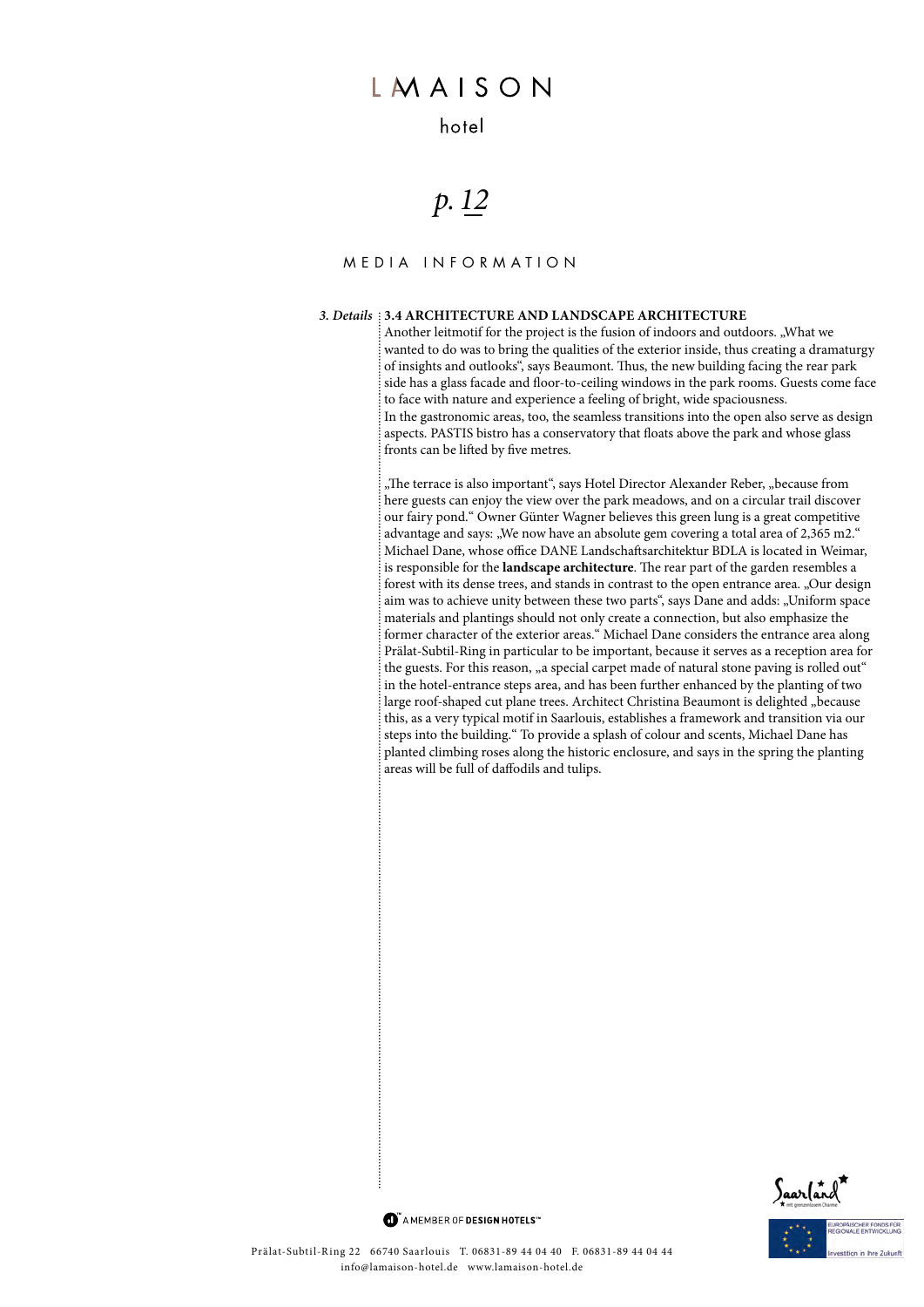### hotel

## *p. 13*

### Media infor m ation

#### *4. Personalities* **4.1 günter wagner**

Günter Wagner is the owner, investor and managing director of LA MAISON hotel GmbH & Co. KG. Wagner grew up not far from Saarlouis,

in Nonnweiler-Braunshausen. His parents ran a hotel/restaurant, which initially also had a roastery and subsequently also a successful frozen-pizza production unit. Together with his sister and brother-in-law, Wagner managed the successful medium-sized family company, Wagner Tiefkühlprodukte GmbH, for almost three decades. In 2005, the Swiss food concern Nestlé acquired a stake in Wagner. In 2012, the founding family withdrew from the business and handed the reins to Nestlé.

Günter Wagner is a discoverer of opportunities - and in the stately former Higher Administrative Court and caretaker house buildings he saw special potential. He acquired the ensemble and, with a clear vision, over a period of four years planned, reconstructed, built and realized a building with quality, identity and character. "It's fun to create a place that you'd like to stay in yourself", he says and confesses: "I will only build one hotel in my life, and for me that can only be in Saarlouis." Thus the LA MAISON hotel is also the entrepreneur's tribute to his native Saarland.

#### **4.2 Alexander Reber**

Hotel Director Alexander Reber manages the operations of the LA MAISON hotel. Born in Braunschweig, he has worked in Dusseldorf, Bern, Munich and Vienna. In doing so, he as a chef and trained hotel management expert has got to know upscale restaurants and hotels from many different angles: food and beverage, concept and product development, and finance and management. Reber has occupied various senior positions, including at Marriott, and since 2010 has worked as a freelancer in interim and project management. He has looked after various hospitality properties with respect to marketing, the implementation of standards, the restructuring of internal processes and management.

"The LA MAISON hotel appeals to guests who want stylish but relaxed accommodation and a very personal hotel experience", explains Alexander Reber, adding: "That is why I approach my work with the attitude that the individuality of each person always comes first. I adopt this attitude towards our employees and our guests."

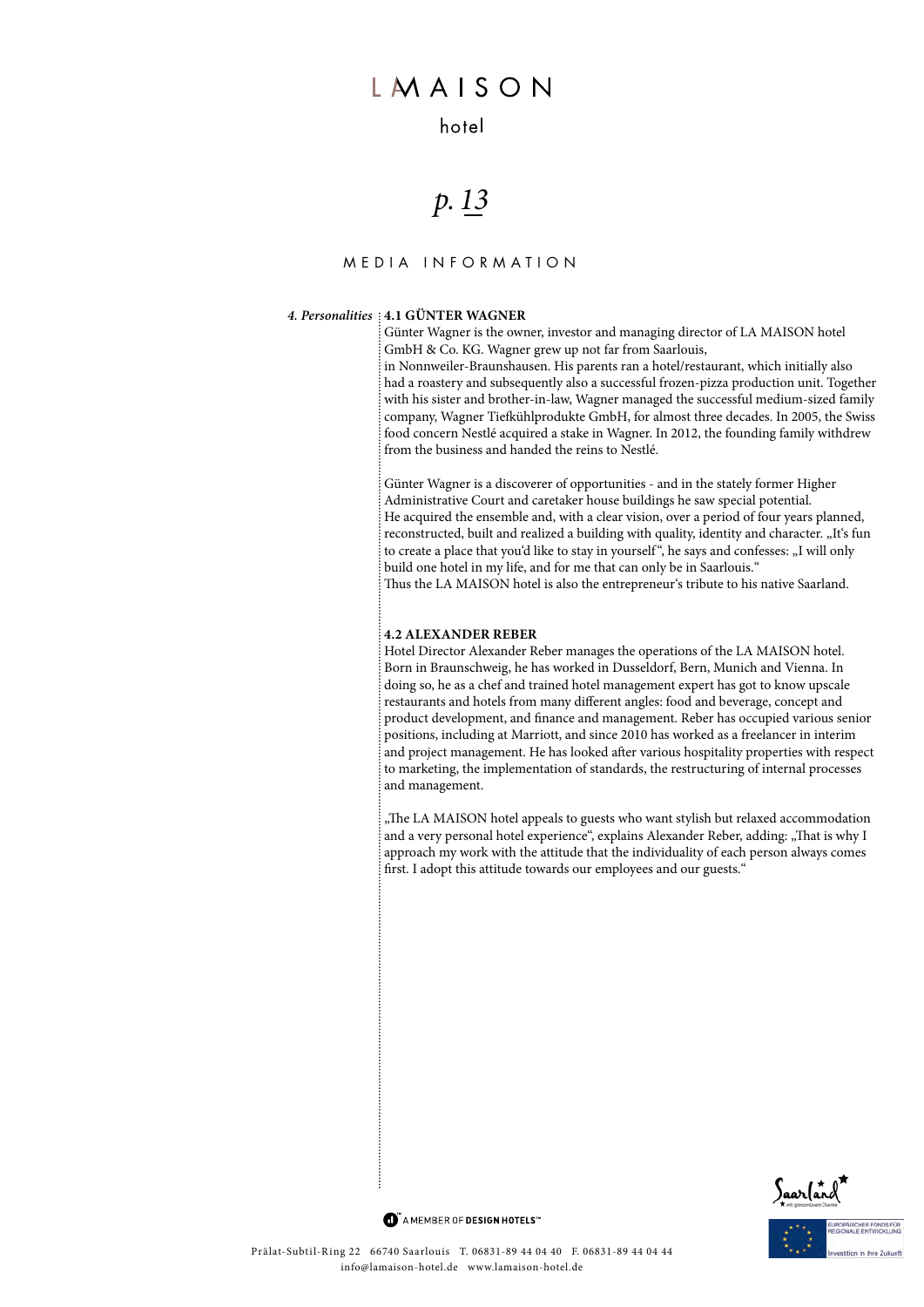### hotel

## *p. 14*

### Media infor m ation

#### *4. Personalities* **4.3 maRtin StoPP**

Martin Stopp is the head chef at the LA MAISON hotel. Together with his 15-strong team he manages PASTIS bistro with 70 seats and LOUIS restaurant - awarded with 2 MICHELIN stars in the MICHELIN 2022 Germany guide. He also looks after a banquet area with around 120 seats. Just six months after it was opened, PASTIS bistro has been awarded under his direction the Bib Gourmand of the Guide MICHELIN 2016.

Martin Stopp was born into the world of gastronomy. His family to this day runs the "Zum Frauenwald" Restaurant in Schwarzenholz. Stopp grew up here, and realized early on he wanted to become a chef. "Working for the Michelin-starred chef Klaus Erfort I saw what you can do with food", he says, recalling his training. Martin Stopp learned his craft with Erfort at the "Orangerie" in Völklingen, and in 2006, after spending time in Zurich, Basel and Berlin, returned to Saarbrücken to the "GästeHaus Klaus Erfort". He worked as a chef in the "Le Noir" starred restaurant in Saarbrücken for several years, and with his accumulated expertise wants to stand for food that pays tribute to classic French cuisine. "It serves as the basis for the best-possible food", he believes, and delights in adding his own creativity and unique style to it: "What I love is transforming, with just a little finesse, well-known classics or even just a good basic product into something special", says Martin Stopp.

#### **4.4 cReative team**

#### ARCHITECTURE

The LA MAISON hotel's architecture is the work of Christina Beaumont and Achim Gergen. The BDA architects from Saarlouis-based CBAG.studio are responsible for the construction project at Prälat-Subtil-Ring, which covers an area of 5,000 m2. In the past, they have worked for the office of Rem Koolhaas in Rotterdam and for Zaha Hadid in London. On returning to Germany, Beaumont and Gergen founded their own office, and their first commission was the Festspielhaus theatre in Baden-Baden, which they continue to oversee to this day. In their home city of Saarlouis, they have succeeded in making a name for themselves by designing a number of striking buildings, including in 2012 the "Green House", a timber-frame building with a simple cubic outside based on the structure of the surrounding greenhouses. In 2014, the two architects were awarded the Saarland Chamber of Architects' Bauherren Prize and have been nominated for the DEUBAU Prize 2016. Around 40 kilometres north of Saarlouis, in Eisen, CBAG.studio has designed the "No10" golf club, which has an impressive organic shape. In 2014, the German Centre for Architecture (DAZ) in Berlin dedicated an exhibition to

CBAG.studio as part of its "neu im club" ("new members") series.

At the LA MAISON hotel, Christina Beaumont and Achim Gergen cleverly and emphatically link contemporary with historical architecture. "We didn't just want to continue building, we wanted to create something new and individual", says Beaumont.

CBAG.studio – Christina Beaumont I Achim Gergen, Architekten BDA Asterstraße 17, 66740 Saarlouis, www.cbag.tv